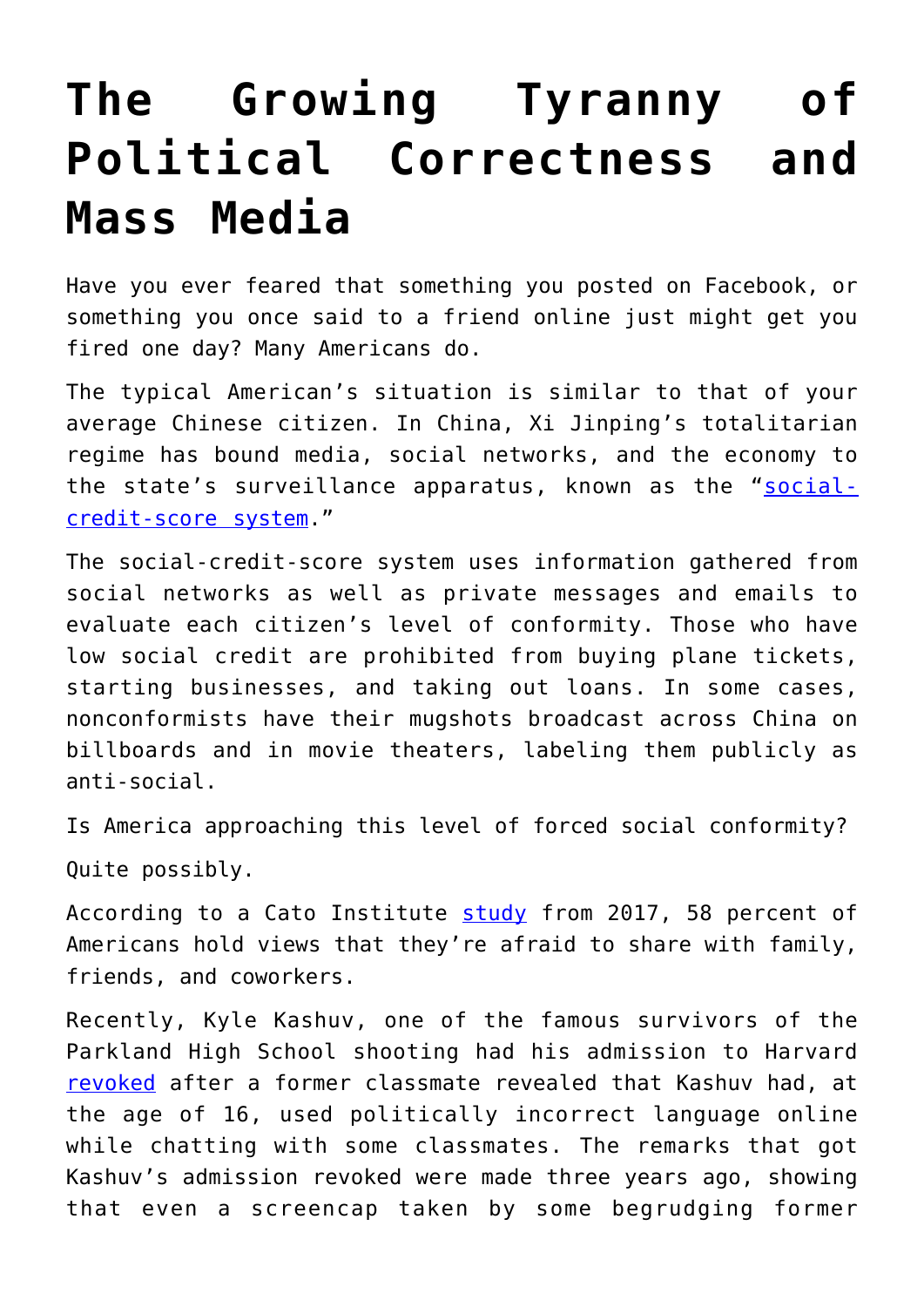colleague can end one's career.

You might be thinking: "This kind of blacklisting only happens in elite, progressive circles. Everyday Americans aren't in danger of losing their jobs." But you'd be wrong. Countless people have lost their ordinary, middle-class jobs due to violating progressive social dogma.

In 2015, Ford [fired](https://www.detroitnews.com/story/business/autos/ford/2015/01/30/ex-ford-employee-says-fired-anti-gay-remarks/22575103/) Thomas Banks for expressing his disagreement with Ford's endorsement of Pride Month. Banks questioned what selling cars had to do with gay pride and expressed discontent that the company tacitly included all of its employees and customers in the celebration.

Several years later, a Crossfit trainer made the headlines when he was *fired* for criticizing the gay community on his own private twitter account.

The Chinese regime has installed security cameras on traffic lights and is pioneering facial recognition technology to track citizens and evaluate their social compliance. The United States has a privatized version. Progressives equipped with smartphones arrive at every protest and demonstration ready to defame those who don't actively support their ideology.

In Orwell's 1984, subjects of the totalitarian regime could be charged with facecrime if their facial expressions conveyed suspicion or indicated anti-party beliefs. This is exactly what happened to Nick Sandmann, last January. Someone caught a picture of Sandmann smirking while a Native-American man danced and beat a drum in front of him at a pro-life rally in Washington D.C. Sandmann's photo went viral and the media broadcast his face everywhere, defaming the 16-year-old as a racist.

But if this is a problem, then perhaps religious Americans ought to just accept their minority status and start their own businesses, rather than interfere with the majority of Americans who at least seem to have no problem with the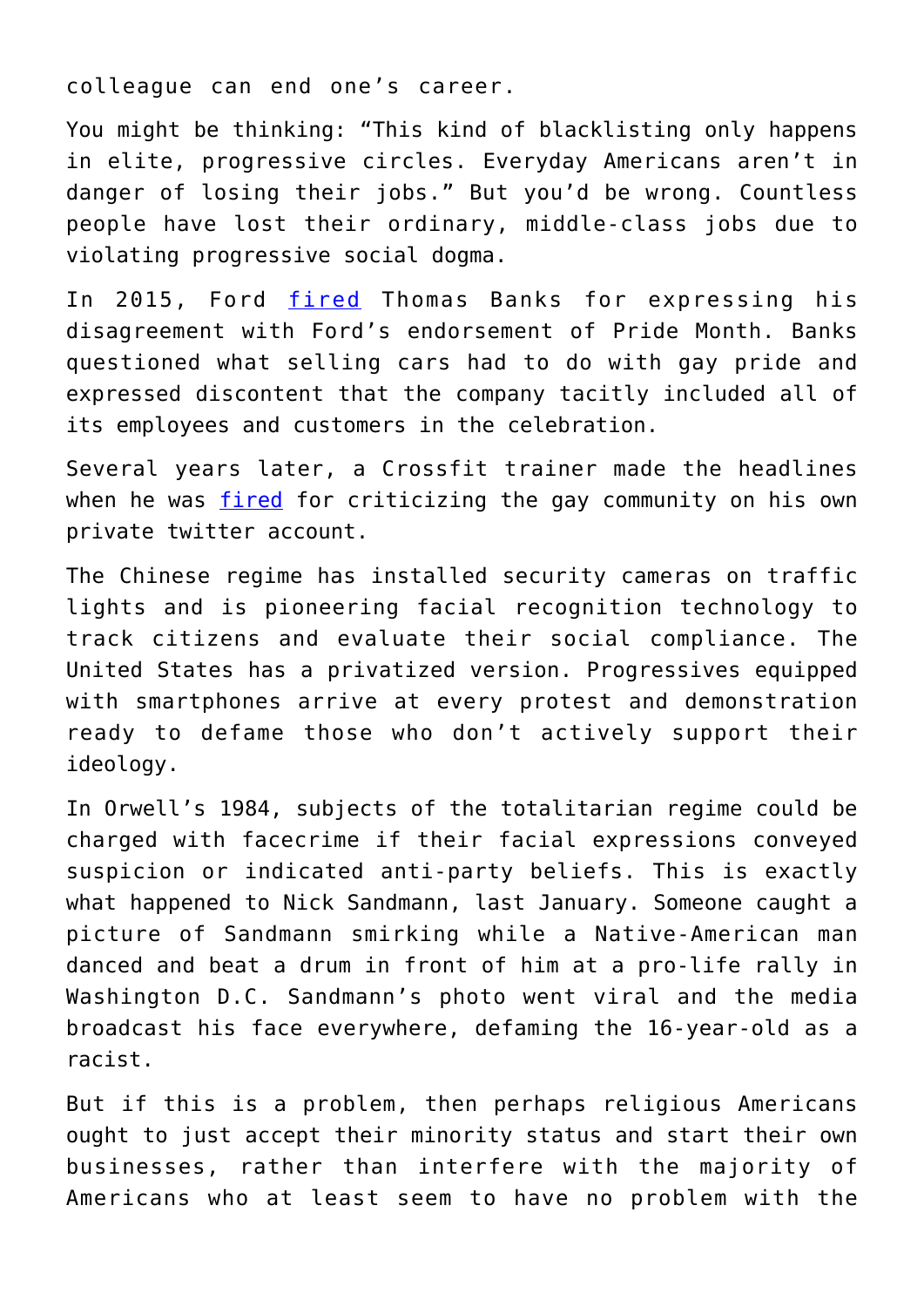contemporary social dogma.

In practice, however, the start-your-own business solution doesn't seem to work out so well. Jack Phillips, the owner of Masterpiece Cake Shop has been sued [again,](https://www.nationalreview.com/news/masterpiece-cakeshop-owner-sued-again-after-refusing-to-bake-gender-transition-cake/) this time for refusing to bake a cake celebrating a sex-change operation. Phillips was first famously sued for refusing to bake a cake to celebrate a same-sex wedding, owing to his Christian beliefs. Though the Supreme Court ruled in Phillip's favor back in 2018, the amount of media attention Phillips and his business received ensured that he would run into trouble again.

The message is simple: even if you own your own small business, as soon as word gets out that you go against the agenda, you will be harassed.

In China, you can *know* about Tiananmen Square, you just can't talk about it, at least not in a way the Chinese state disapproves of.

While the softer despotism one can see across corporate America and within the university system isn't explicitly state sponsored, it still manages to ostracize and blacklist conservative Americans quite effectively, should they ever publicly express their views.

Unlike China, our social credit system doesn't have security cameras on every telephone pole and traffic signal… yet. However, many Americans in the corporate, academic, and smallbusiness world are already feeling the pressure of America's unofficial social-policing system.

—

*Dear Readers,*

*Big Tech is suppressing our reach, refusing to let us advertise and squelching our ability to serve up a steady diet of truth and ideas. Help us fight back by [becoming a](https://www.chroniclesmagazine.org/subscribe/)*